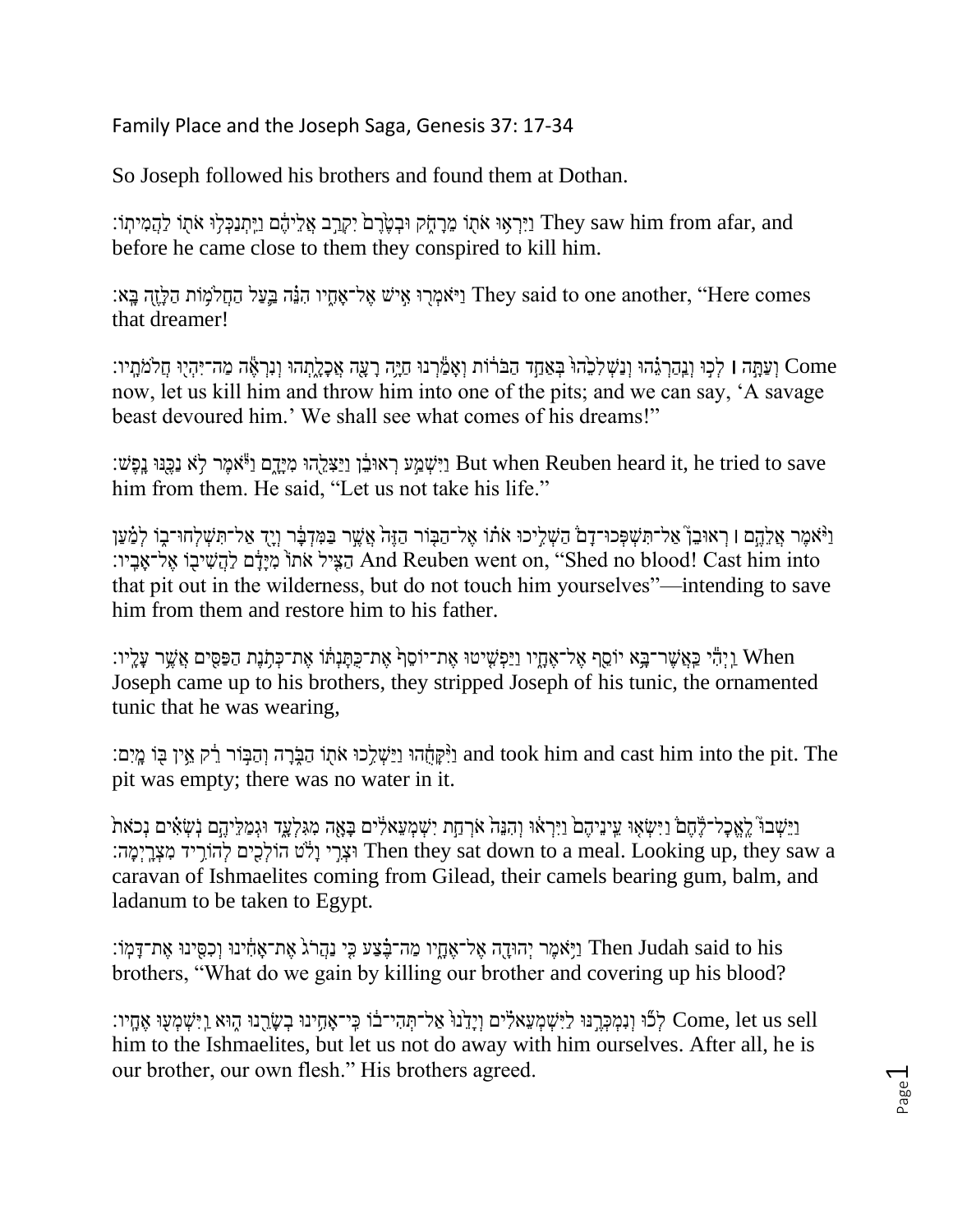וַיַּעֲבְרוּեְ אֲנַשָּׁיִם מִדְיַנִים סִתַּרִים וַיִּמְשָׁכוּ וַיַּעֲלוּ אֶת־יוֹסֵף וַיִּמְכָּרֶוּ אֶת־יוֹסֵף לַיִּשְׁמְעֵאלִים בִעֶשְׂרִים עסף וַיּבֵיאוּ אֶת־יוֹסֵף מִצְרִימֵה: When Midianite traders passed by, they pulled Joseph up out of the pit. They sold Joseph for twenty pieces of silver to the Ishmaelites, who brought Joseph to Egypt.

יו: When Reuben returned to the pit וַיִּשֵׁב רְאוּבֵןְ אֱל־הַבֹּוֹר וְהִנֵּה אֵין־יוֹסֵף בַּבְּוֹר וַיִּקְרַע אֶת־בְגֵדֵיו: and saw that Joseph was not in the pit, he rent his clothes.

יִי־בָא: Returning to his brothers, he said, "The נַיֶּטֶד אֵל־אֶחֶיו וַיֹּאמַר הַיֶּלֶד אֵינֶֽׂנּוּ וַאֲנִי אֲנִי־בָא boy is gone! Now, what am I to do?"

ן יִיּשְׁחֲטוּ שְׂעִיר עִזִּיִּם וַיִּטְבְּלִוּ אֶת־הַכְּתְּנֶת בַּדֵּם: Then they took Joseph's tunic, slaughtered a kid, and dipped the tunic in the blood.

וֵיִּשְׁלְחָׁוּ אֶת־כְּתֵׂנֶת הַפַּּסִּים וַיּּבִיּאוּ אֱל־אֲבִיהֶם וַיֹּאמְרֵוּ זָאת מִצְאֲנוּ הַכֶּר־נֹא הַכְּתִנֶת בְּנַדֱ הִוְא אֶם־לִּא׃ They had the ornamented tunic taken to their father, and they said, "We found this. Please examine it; is it your son's tunic or not?"

יֹתֵּף; וַיֹּאמֶר כְּתִׂנֶת בְּנִי חַיֵּה דָעֲה אֱכָלֵתְהוּ טַרִף יוֹסֵף; He recognized it, and said, "My son's tunic! A savage beast devoured him! Joseph was torn by a beast!"

Genesis 48:3-5

יִיֹּמֶֽה וַעֲקֹב<sup>ַ</sup> אֱל־יוֹסֵׂף אֵל שַׁדֵּי נִרְאֲה־אֶלֵי בְּלִוּז בְּאֱרֵץ כְּנֵעַן וַיִּבְרֵךְ אֹתֵי: And Jacob said to Joseph, "El Shaddai appeared to me at Luz in the land of Canaan, and He blessed me,

וַיִּאמֶר אֶלָּי הִנְנֵי מַפְרְךָּ וְהִרְבְּיתָךְ וְנָתַתְּיִךְ לָקְהָל עַמֵּים וְנַתַתָּי אֶת־הַאֲרֶץ הַזֵּאת לְזַרְעֲךָ אָחֲרֵיךָ אֲחָזֶת עֹוֹלֵם: and said to me, 'I will make you fertile and numerous, making of you a community of peoples; and I will assign this land to your offspring to come for an everlasting possession.'

וְ עַתָּ֫ה שְׁנֵי־בָנֶּ֫יִךְ הַנּוֹלָדִּים לְךָּ בְאֶרֶץ מִצְרַ֫יִם עַד־בֹאֵי אֵלֶיךָ מִצְרֵיְמָה לִי־הֶם אֶפְרַיִם וּמְנַשֶּׂה כִּרְאוּבֵן יִשְׁמִעָּוֹן יֶהְיוּ־לִי: Now, your two sons, who were born to you in the land of Egypt before I came to you in Egypt, shall be mine; Ephraim and Manasseh shall be mine no less than Reuben and Simeon.

וַיְבָּ֫רְבָ֫ם בַּיִּוֹם הַהוּא לֵאמוֹר בְּדִּ֫ יְבָרֵךְ יִשְׂרָאֵל לֵאמֹר יְשִׂמְךָ אֱלֹהִים כְּאֶפְרֵיִם וְכִמְנַשֱה נַיְשֶׂם אֶת־אֶפְרַיִם ה׃ ִֶּֽשַנ ְמ יֵ֥נ ְפִּל So he blessed them that day, saying, "By you shall Israel invoke